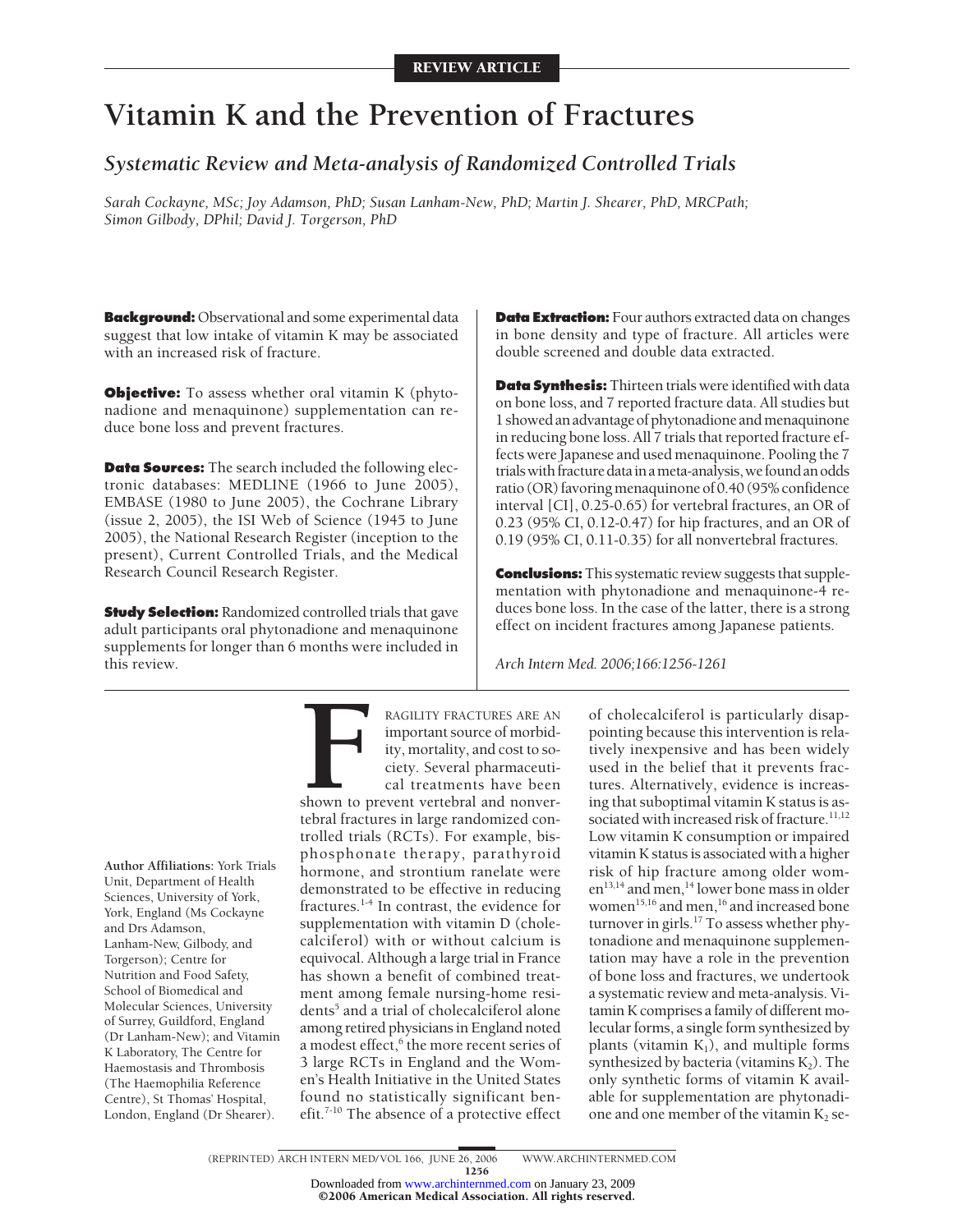ries, menaquinone-4. In this article, the use of the term *vitamin*  $K_2$  in trials always denotes menaquinone-4.

#### METHODS

We searched the following electronic databases for RCTs: MEDLINE (1966 to June 2005), EMBASE (1980 to June 2005), the Cochrane Library (issue 2, 2005), the ISI Web of Science (1945 to June 2005), the National Research Register (inception to the present; http://www .update-software.com/National/), Current Controlled Trials (http://www .controlled-trials.com/), and the Medical Research Council Research Register (http: //fundedresearch.cos.com/MRC/). We used the following keywords: *vitamin K1, vitamin K2, vitamin K3, phylloquinone, Konakion, phytonadione, menadione, menaquinone, phytomenadione*, and *Mephyton*.Wefollowed the Quality of Reporting of Meta-analyses statement when conducting our review.<sup>18</sup>

Any dose of oral phytonadione or menaquinone-4 in adults 18 years or older was permissible. Control treatments could include cholecalciferol with or without calcium or calcium alone, as well as placebo or no treatment. Outcomes were fractures of any type or changes in bone density. We compared the incidence of all fractures, vertebral fractures, and hip fractures between the supplemented and control groups. For any study we identified that did not report fractures, we e-mailed the corresponding author to ascertain whether any fractures had occurred within the study population.We excluded studies that had treated patients for less than 6 months on the basis that it was unlikely that an effect onfractures and bone mass would be seen in such a relatively short time. We also excluded 2 studies in Japanese patients, which we could not translate.

One of the authors (S.C.) developed the search strategy. Four authors (S.C., J.A., S.L.N., and D.J.T.) independently screened relevant abstracts, and potentially relevant articles were retrieved if at least 1 author thought that it should be included in the review. Identified articles were read by all the authors, and any disagreements at this stage were resolved by discussion.

#### **HETEROGENEITY**

Between-study heterogeneity was assessed using the  $I^2$  statistic.<sup>19</sup> The  $I^2$  statistic has several advantages over other measures of heterogeneity (such as  $\chi^2$ ), including greater statistical power to detect clinical heterogeneity when fewer studies are available. As a guide, I<sup>2</sup> values of 25% may be considered low, 50% moderate, and 75% high.

For homogeneous studies, we conducted afixed-effects meta-analysis. Since the event rates for fractures were low and there were zero event rates in some studies, we added 0.5 to all cells in line with best practice within the Cochrane collaboration handbook.<sup>20</sup> The metric of choice was the Peto odds ratio (OR), which was empirically shown to be the most robust to zero event rates.<sup>21</sup> We also pooled absolute between-group differences in terms of the rate of fractures.

Studies that appeared to be homogeneous in terms of their clinical population were pooled in a meta-analysis. Studies that reported fracture data all involved older men and women at risk of fracture. Bone mineral density (BMD) studies were more heterogeneous. Therefore, we decided to pool only relatively clinically homogeneous studies; in practice this meant that only studies undertaken among older people at risk for fracture were combined. There was still some clinical heterogeneity, however. When there was obvious clinical heterogeneity among study participants, the robustness of our overall pooled result was established by the impact of inclusion and exclusion of these studies on our pooled effect size.

#### **QUALITY OF STUDIES**

We looked for 2 measures of study quality: allocation concealment and attrition. Lack of adequate concealed allocation in particular has been shown to be strongly associated with study effect sizes. $22,23$ 

#### **PUBLICATION BIAS**

To investigate the possibility of publication and small-study bias, we constructed funnel plots of effect size vs study precision and used the Egger weighted regression test to test for asymmetry.<sup>24</sup> All analyses were conducted with Stata statistical software, version 8 (StataCorp, College Station, Tex), with the userwritten commands *metan* and *metabias*.

#### **RESULTS**

**Figure 1** shows the number of studies we identified, excluded, and retrieved. Thirteen articles were included in the systematic review. All articles had data on bone loss, whereas 7 articles also recorded fracture data. We wrote to 4 authors and received replies from 2, who did not have fracture data available. **Table 1**



**Figure 1.** The Quality of Reporting of Meta-analyses statement flow diagram for vitamin K analysis. RCT indicates randomized controlled trial.

gives the characteristics of the included studies. Most trials were conducted in Japan among postmenopausal women. All but 2 trials used menaquinone-4, with the remainder using phytonadione supplements. **Table 2** gives the sample sizes and outcomes of the trials. All studies but 1 showed an advantage of phytonadione and menaquinone-4 in terms of BMD. The exception was a German study among premenopausal athletic women given phytonadione supplements. All 7 studies that had fracture outcomes showed a benefit of menaquinone-4 supplements. We have combined these studies into 3 separate meta-analyses, looking at their effects on vertebral, hip, and all nonvertebra fractures (**Figure 2**). Menaquinone-4 supplementation was associated with a consistent

©2006 American Medical Association. All rights reserved. Downloaded from [www.archinternmed.com](http://www.archinternmed.com) on January 23, 2009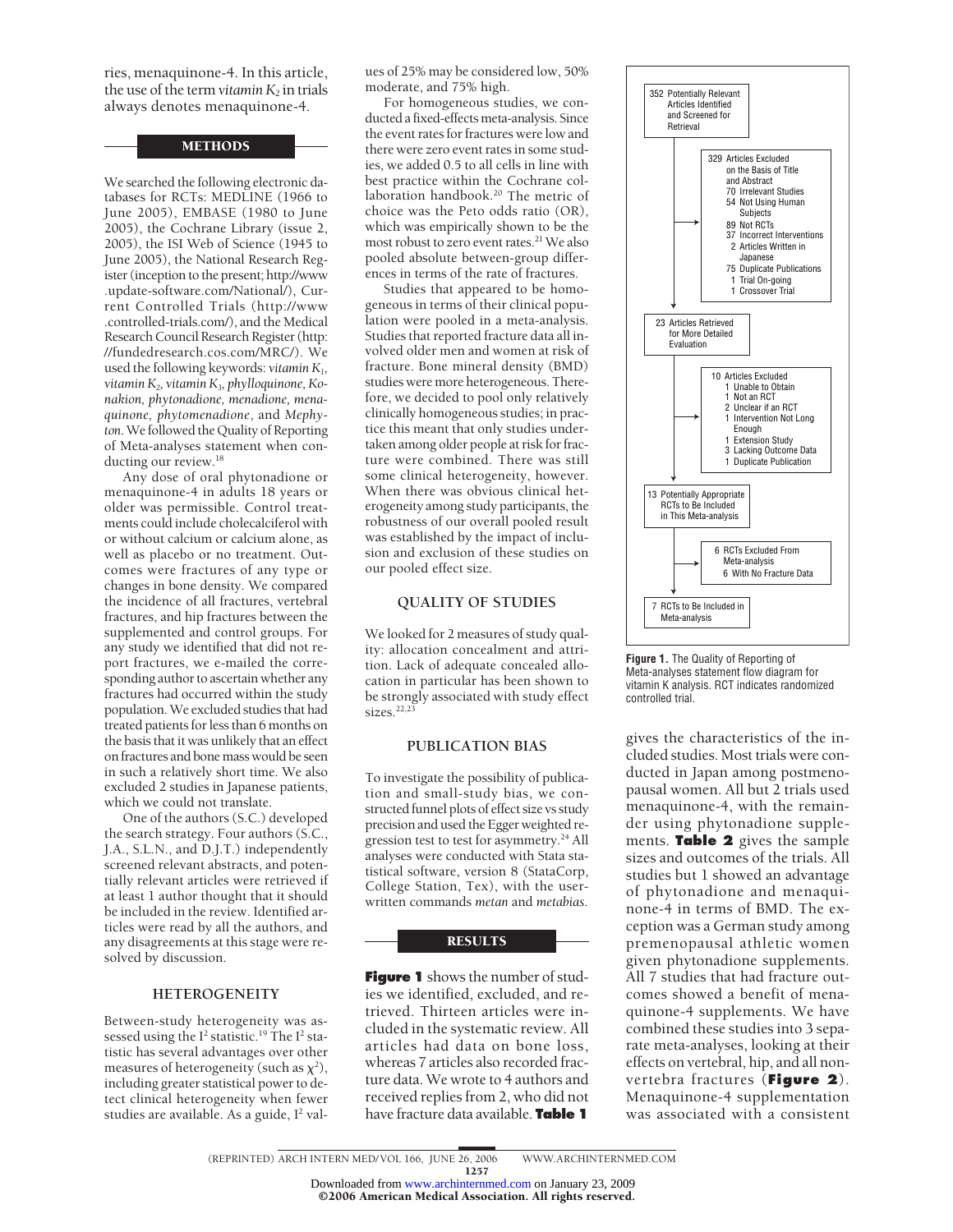| <b>Source</b>                        | <b>Trial</b><br>Length, mo | <b>Study Population</b>                                                                                                                                                                     | Age, Mean<br>(Range), y | <b>Daily Dose of Phytonadione</b><br>or Menaquinone                                                                         | <b>Outcome</b><br><b>Measures</b> |
|--------------------------------------|----------------------------|---------------------------------------------------------------------------------------------------------------------------------------------------------------------------------------------|-------------------------|-----------------------------------------------------------------------------------------------------------------------------|-----------------------------------|
| Braam et al, <sup>25</sup> 2003      | 36                         | Postmenopausal Dutch women with a<br>$BMD > 2.5$ SDs below the reference<br>population                                                                                                      | 55 (50-60)              | 1 mg of phytonadione; both<br>groups received<br>cholecalciferol, calcium,<br>zinc, and magnesium                           | <b>BMD</b>                        |
| Ishida and Kawai, <sup>26</sup> 2004 | 24                         | Osteoporotic postmenopausal<br>Japanese women                                                                                                                                               | 70 (50-75)              | 45 mg of menaguinone-4                                                                                                      | <b>BMD</b> and fractures          |
| Iwamoto et al, <sup>27</sup> 1999    | 12                         | Healthy postmenopausal Japanese<br>women                                                                                                                                                    | 55                      | 45 mg of menaguinone-4;<br>half of controls received<br>cholecalciferol                                                     | <b>BMD</b>                        |
| Iwamoto et al, <sup>28</sup> 2000    | 24                         | Postmenopausal Japanese women<br>with osteoporosis; baseline daily<br>calcium intake of 505 mg                                                                                              | 64                      | 45 mg of menaquinone-4;<br>factorial trial, with half of<br>controls and intervention<br>group receiving<br>cholecalciferol | <b>BMD</b>                        |
| Iwamoto et al, <sup>29</sup> 2001    | 24                         | Postmenopausal Japanese women<br>with osteoporosis; baseline daily<br>calcium intake of 498 mg                                                                                              | 65                      | 45 mg of menaquinone-4; all<br>groups received calcium<br>and cholecalciferol                                               | <b>BMD</b> and fractures          |
| Braam et al, <sup>30</sup> 2003      | 24                         | Premenopausal German endurance<br>athletes; baseline daily calcium<br>intake of 781 mg                                                                                                      | 29 (15-50)              | 10 mg of phytonadione                                                                                                       | <b>BMD</b>                        |
| Nishiguchi et al, 31 2001            | 24                         | Japanese women with biliary cirrhosis                                                                                                                                                       | 56                      | 45 mg of menaquinone-4                                                                                                      | <b>BMD</b>                        |
| Sasaki et al, <sup>32</sup> 2005     | 12                         | Japanese patients using oral steroids<br>for kidney disease                                                                                                                                 | 40                      | 15 mg of menaguinone-4                                                                                                      | <b>BMD</b> and fractures          |
| Sato et al, 33 1998                  | 12                         | Male and female Japanese patients<br>with stroke                                                                                                                                            | 66                      | 45 mg of menaquinone-4                                                                                                      | <b>BMD</b> and fractures          |
| Sato et al, 34 2002                  | 12                         | Elderly female Japanese patients with<br>Parkinson disease; baseline daily<br>cholecalciferol intake of 143 IU                                                                              | 72                      | 45 mg of menaquinone-4                                                                                                      | <b>BMD</b> and fractures          |
| Sato et al, 35 2005                  | 24                         | Elderly female Japanese patients with<br>Alzheimer disease; baseline daily<br>dietary intake of cholecalciferol,<br>calcium, and phytonadione of 81 IU,<br>854 mg, and 103 µg, respectively | 78                      | 45 mg of menaquinone-4;<br>calcium and ergocalciferol<br>given to both groups                                               | <b>BMD</b> and fractures          |
| Shiraki et al, 36 2000               | 24                         | Female Japanese patients with<br>osteoporosis                                                                                                                                               | 68                      | 45 mg of menaquinone-4;<br>both groups received<br>calcium                                                                  | <b>BMD</b> and fractures          |
| Somekawa et al, 37 1999              | $6\phantom{.}$             | Female premenopausal patients<br>with endometriosis                                                                                                                                         | 46                      | 45 mg of menaquinone-4;<br>factorial study, with half<br>of intervention and control<br>groups also receiving<br>calcitriol | <b>BMD</b>                        |

Abbreviation: BMD, bone mineral density.

reduction in all fracture types  $(OR<sub>hip</sub>=0.23; 95% confidence$ interval [CI], 0.12-0.47; ORvertebral  $=0.40$ ; 95% CI, 0.25-0.65; OR<sub>all</sub>  $_{\text{nonvertical}} = 0.19; 95\% \text{ CI}, 0.11-0.35$ . There was no statistical evidence of heterogeneity among the fracture studies  $(I_{\text{vertical}}^2 = 0\%; I_{\text{hip}}^2 = 0\%;$  $I<sub>all nonvertebral</sub><sup>2</sup>=0\%$ .

When we assessed absolute differences in fracture rates, a significantly reduced rate was found at all fracture sites, with hip fractures reduced by 6% (95% CI, 3%-9%), vertebral fractures reduced by 13% (95% CI, 6%-21%), and all nonvertebral fractures by 9% (95% CI, 6%-12%) (**Figure 3**). However, variation in baseline risk among studies produced substantial between-study heterogeneity for the 2 nonvertebral fracture comparisons ( $I_{\text{vertical}}^2 = 0\%$ ,  $I_{\text{hip}}^2 = 81\%$ , and  $I_{\text{all}}^2$  $_{\text{nonvertical}}=84\%$ ).

In 3 trials, 33-35 BMD was measured at the metacarpals, and data were sufficient to calculate standardized effect sizes. All the studies showed a benefit of phytonadione and menaquinone-4 on BMD, with a standardized mean difference favoring the supplementation of 0.27 (95% CI, 0.03-0.50; *P*=.02). Because 1 of the centers provided most of the data for hip fractures and this center had included populations with a very high fracture risk,  $33-35$  we undertook a sensitivity analysis excluding data from this center. The OR for hip factures for the remaining 2 studies when combined was 0.30 (still a large effect); however, this finding was no longer statistically significant (95% CI, 0.05- 1.74; *P*=.18) (**Figure 4**). The odds of vertebral and all nonvertebral fractures were both still statistically significant (OR<sub>vertebral</sub>=0.40; 95% CI, 0.25-0.65; OR<sub>nonvertebral</sub>=0.24; 95% CI, 0.07-0.84; *P*<.001 for both).

# **PUBLICATION BIAS**

When we checked for publication bias, no statistically significant evidence of bias was found, although with no more than 5 studies the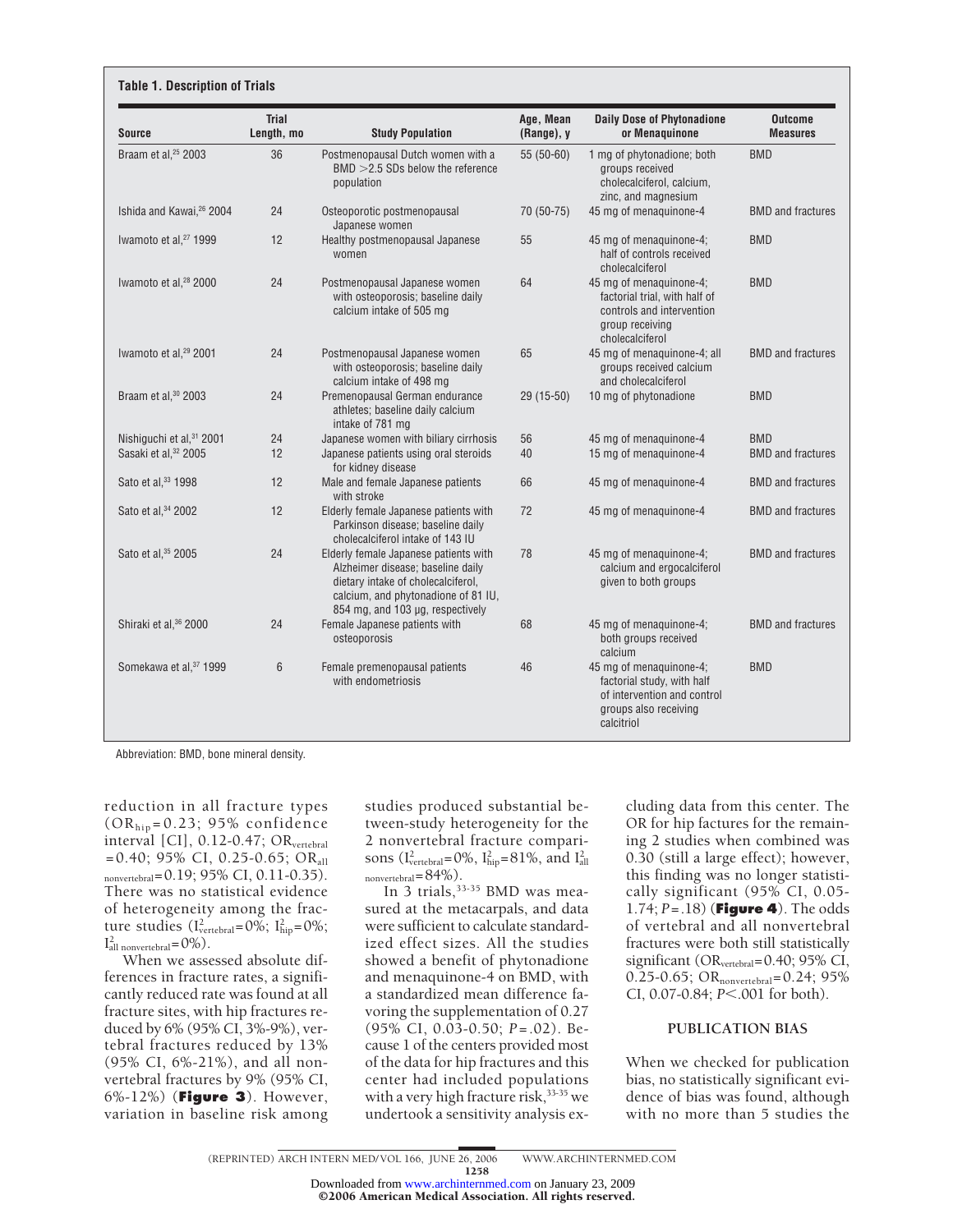| <b>Source</b>                        | <b>No. of Randomized Patients</b><br>(Attrition Rate, %) |                 | No. of Fractures/<br><b>Total No. of Patients*</b>    |                                                           |                                                                        |
|--------------------------------------|----------------------------------------------------------|-----------------|-------------------------------------------------------|-----------------------------------------------------------|------------------------------------------------------------------------|
|                                      | <b>Control</b>                                           | Intervention    | <b>Control</b>                                        | Intervention                                              | Difference in BMD, %<br>$(95\% \text{ CI})$                            |
| Braam et al, $25$ 2003               | 61(13)                                                   | 66 (12)         | <b>NA</b>                                             | <b>NA</b>                                                 | 1.3 (hip) $(0.10 \text{ to } 3.41)$ ;<br>$0.9$ (spine) (-0.70 to 2.23) |
| Ishida and Kawai, <sup>26</sup> 2004 | 66 (6)                                                   | 68 (3)          | $17/66$ (spine);<br>$1/66$ (hip);<br>3/66 (nonspine)  | $9/66$ (spine);<br>$0/66$ (hip);<br>0/66 (nonspine)       | $1.4$ (radius)                                                         |
| Iwamoto et al, <sup>27</sup> 1999    | 35(0)                                                    | 17(0)           | <b>NA</b>                                             | <b>NA</b>                                                 | $2.0$ (spine)                                                          |
| Iwamoto et al, <sup>28</sup> 2000    | 49(0)                                                    | 43(0)           | <b>NA</b>                                             | <b>NA</b>                                                 | $1.34$ (spine)                                                         |
| Iwamoto et al, <sup>29</sup> 2001    | 24(0)                                                    | 23(0)           | $6/24$ (spine)                                        | $2/23$ (spine)                                            | $1.6$ (radius)                                                         |
| Braam et al, <sup>30</sup> 2003      | $\geq$ 42 (30†)                                          | $\geq$ 37 (30†) | <b>NA</b>                                             | <b>NA</b>                                                 | $-0.1$ (spine)<br>$-1.3$ (hip)                                         |
| Nishiguchi et al, <sup>31</sup> 2001 | 15(1)                                                    | 15(2)           | <b>NA</b>                                             | <b>NA</b>                                                 | $3.8$ (spine)                                                          |
| Sasaki et al, <sup>32</sup> 2005     | 10(0)                                                    | 10(0)           | $1/10$ (spine)                                        | $0/10$ (spine)                                            | Not possible to calculate                                              |
| Sato et al, 33 1998                  | 60(6)                                                    | 60(4)           | $1/54$ (hip)                                          | $0/54$ (hip)                                              | 1.8 (metacarpals)                                                      |
| Sato et al, 34 2002                  | 60(4)                                                    | 60(6)           | $8/56$ (hip);<br>10/56 (nonspine)                     | $1/54$ (hip);<br>$1/54$ (nonspine)                        | 5.2 (metacarpals)                                                      |
| Sato et al, 35 2005                  | 100(12)                                                  | 100(10)         | $15/88$ (hip);<br>22/88 (nonspine)                    | $2/90$ (hip)<br>3/90 (nonspine)                           | 7.5 (metacarpals)                                                      |
| Shiraki et al, <sup>36</sup> 2000    | 121(22)                                                  | 120(29)         | 30/121 (spine);<br>$2/121$ (hip);<br>5/121 (nonspine) | $13/120$ (spine);<br>$0/120$ (hip);<br>$1/120$ (nonspine) | $2.8$ (spine)                                                          |
| Somekawa et al, 37 1999              | 52(0)                                                    | 52(0)           | <b>NA</b>                                             | <b>NA</b>                                                 | $1.1$ (spine)                                                          |

Abbreviations: BMD, bone mineral density; CI, confidence interval; NA, not applicable.

\*Indicates number of patients who underwent follow-up for outcome.

†This is an estimated attrition rate.

power of bias tests remains low to detect bias and funnel plot asymmetry (Egger test:  $P_{\text{hip}} = .09$ ;  $P_{\text{vertebral}} = .61$ ;  $P_{\text{nonvertical}} = .08$ ). Visual inspection of funnel plots showed no evidence of bias (data not shown).<sup>24</sup> In terms of reporting quality, only 2 studies<sup>25,30</sup> reported that they had used a method of concealing the allocation mechanism. Attrition, another source of potential bias, ranged from 0% to as high as 30%.

# **ADVERSE EVENTS**

No study reported any serious adverse events associated with vitamin K. However, minor gastrointestinal problems were reported by some authors.

### **COMMENT**

In this systematic review and metaanalysis, we have shown that supplementation with phytonadione and menaquinone, particularly menaquinone-4, is associated with increased BMD and reduced fracture incidence. The reduction in fracture incidence is particularly striking, with an approximate 80% reduction in hip fractures. Our findings should be



**Figure 2.** Meta-analysis of treatment effects on fractures. Peto odds ratios (ORs) with 95% confidence intervals (CIs).

treated cautiously, however, because the studies were not primarily designed to show a fracture effect. Another reason for caution is that the effect on fractures is much larger than with other treatments, such as bisphosphonates. Therefore, it is possible that such a large effect is due to chance or some other unidentified

reason. In addition, all the studies with fracture outcomes were undertaken in Japan, and there may be dietary differences that could mean that these findings are not applicable elsewhere. The quality of many of the trials was not high. Few trials, none with fracture outcomes, reported how the randomization process was con-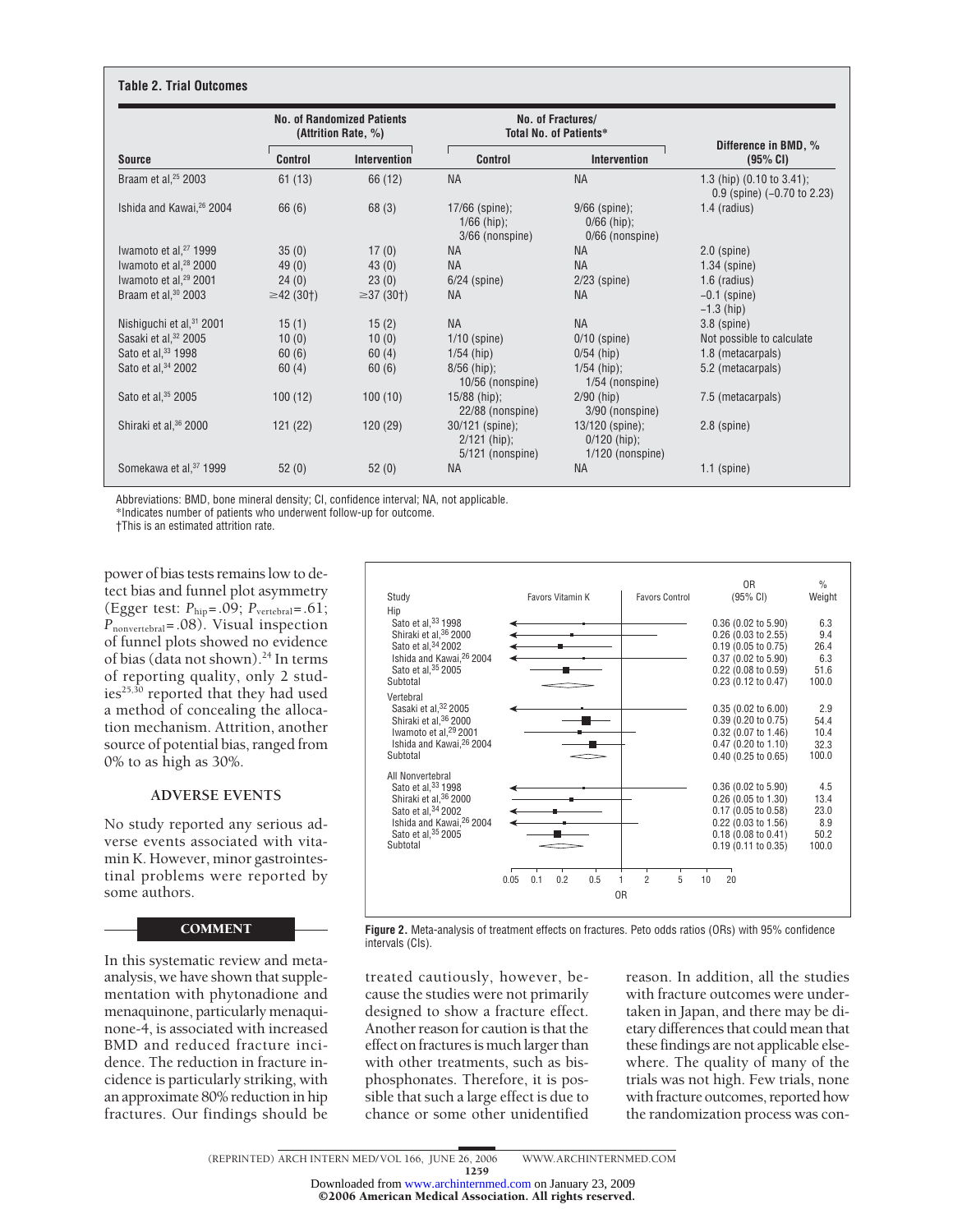

**Figure 3.** Meta-analysis of treatment effects on hip fractures. Absolute risk difference with 95% confidence intervals (CIs).



Figure 4. Meta-analysis of treatment effects with Sato et al<sup>33-35</sup> omitted. Peto odds ratio (OR) with 95% confidence intervals (CI).

cealed from those recruiting the participants, which could be a source of bias.22,23 Attrition was also high in some trials; for instance, the trial with the largest weight in the metaanalysis of vertebral factures had an attrition rate of approximately 24%.36 Other reasons for caution include publication bias and heterogeneity of the clinical populations. Publication bias can be detected using graphic techniques such as funnel and quantile normal plots. However, in this instance the number of studies of fractures is too small for such approaches to reliably detect publication bias (the minimum number of studies usually recommended for funnel plots is  $10$ ).<sup>24</sup> Although all the studies in the fracture meta-analysis were homogeneous in terms of the dose and type of phytonadione or menaquinone, they were different in terms of cosupplementation and their population. For example, the nonspine fracture rates of the control groups ranged from 4.1% to 25%, suggesting different fracture risk groups. Furthermore, the number of events, particularly the numbers of hip fractures, is small, which increases the element of chance, explaining our results. Finally, the few studies that reported baseline vitamin D and calcium status suggest that these populations

tended to have low intakes of both (Table 1).When reported in the Japanese vitamin  $K_2$  trials, patients with secondary osteoporosis (eg, those with stroke, Alzheimer disease, or Parkinson disease) had a lower vitamin K status at baseline than either the community-recruited controls in the same studies or patients with involutional osteoporosis in different studies.

There are at least 3 vitamin K–dependent proteins present in bone and cartilage, namely, osteocalcin,  $matrix \gamma$ -carboxyglutamic acid protein, and protein S.11,12 Specifically, osteocalcin is the most abundant noncollagenous protein in bone and a recognized marker of bone formation. Exogenous vitamin K is required as an essential cofactor for an enzymatic carboxylation, whereby 3-glutamic acid residues in osteocalcin are converted to  $\gamma$ -carboxyglutamic acid residues. Without this modification, osteocalcin lacks structural integrity and the ability to bind to the hydroxyapatite mineral.<sup>38</sup> Evidence demonstrates that the vitamin K requirement for carboxylation of osteocalcin is not met by usual dietary intakes but that carboxylation readily responds to phytonadione or menaquinone supplementation.<sup>12</sup> Evidence supports a link between vitamin K insufficiency and osteoporosis, with low circulating vitamin K concentrations in osteoporotic patients,<sup>39</sup> and the finding that circulating Gluosteocalcin is an independent risk predictor of bone fractures.<sup>40,41</sup>

Although the major dietary source of vitamin K is the plant form phytonadione (vitamin  $K_1$ ), most trials to date have been performed with the vitamin  $K_2$  series called menaquinone-4. Menaquinone-4 is unusual because it is not a common bacterial form and is able to be synthesized in the human body from dietary vitamin  $K_1$ .<sup>42</sup> Whether menaquinone-4 is more effective as an antiosteoporotic agent than phytonadione remains to be established, but both forms can be used for carboxylation. There is some intriguing evidence that menaquinone-4 may possess other antiosteoporotic properties that are specifically associated with the geranylgeranyl side chain of this  $K_2$  vitamin.<sup>12</sup>